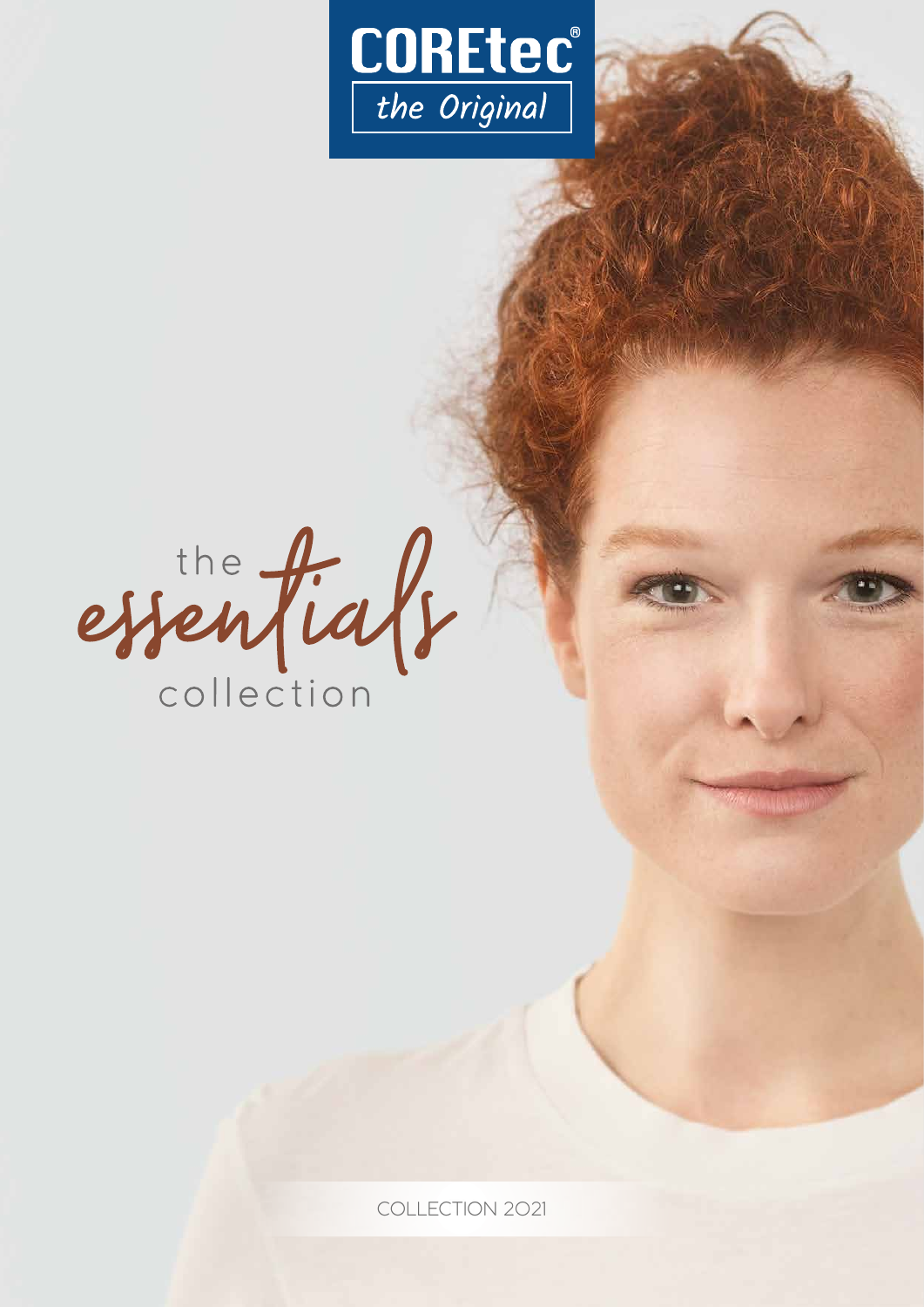



**Greystone Contempo Oak 34** 50-LVR-634



**Timberland Rustic Pine 41** 50-LVR-641

**Baltimore Oak 66** 50-LVRE-1266

**Baltimore Oak 84** 50-LVRE-1284

**12** 

**Baltimore Oak 77** 50-LVRE-1277

 $\rightarrow$ 

**Baltimore Oak 95** 50-LVRE-1295

## **1800+ SERIES**



 $50-1VP-950$ 



**Dobra Oak 51** 50-LVP-951



<sup>1830</sup> x

228 mm

**Warwick Oak 53**  $50$ -LVP-953

<sup>1830</sup> x

228 mm



 $\mathbb{R}$ 

**Unity Oak 57**  $50-1VP-957$ 50-LVP-954



 $\left| \frac{1}{1} \right|$ 

0,55 mm

new

**<sup>V</sup>- <sup>G</sup> <sup>R</sup> <sup>O</sup> <sup>O</sup><sup>V</sup> <sup>E</sup>**

**Minnesota Ash 03** 50-LVPE-2103

**1800 SERIES**



**Alexandria Oak 14** 50-LVP-614



**Highlands Oak 15** 50-LVP-615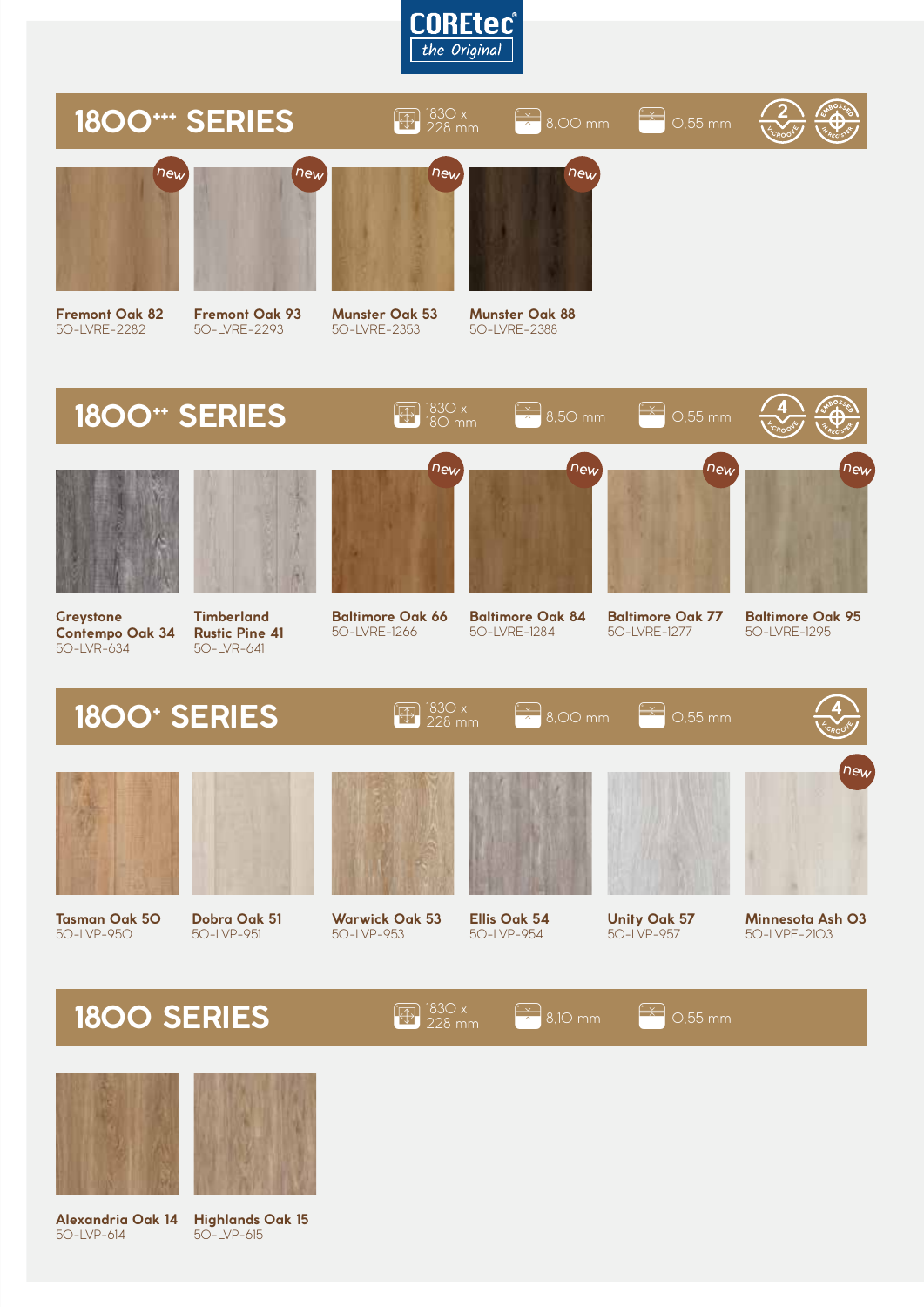



50-LVP-1452

**Cleveland Oak 86** 50-LVP-1486

**Boston Oak 92** 50-LVRE-1992

**Ocala Walnut 54** 50-LVRE-2054

50-LVRE-2068

50-LVRE-2087





**Nantucket Oak 11** 50-LVP-211

**Ivory Coast Oak 05** 50-LVP-705

**Blackstone Oak 07** 50-LVP-707

**Fallen Oak 52** 50-LVP-752

**Charleston Oak 72** 50-LVP-1172

**Charleston Oak 78** 50-LVP-1178 **Charleston Oak 53** 50-LVP-1153 **Baltimore Oak 54** 50-LVP-1254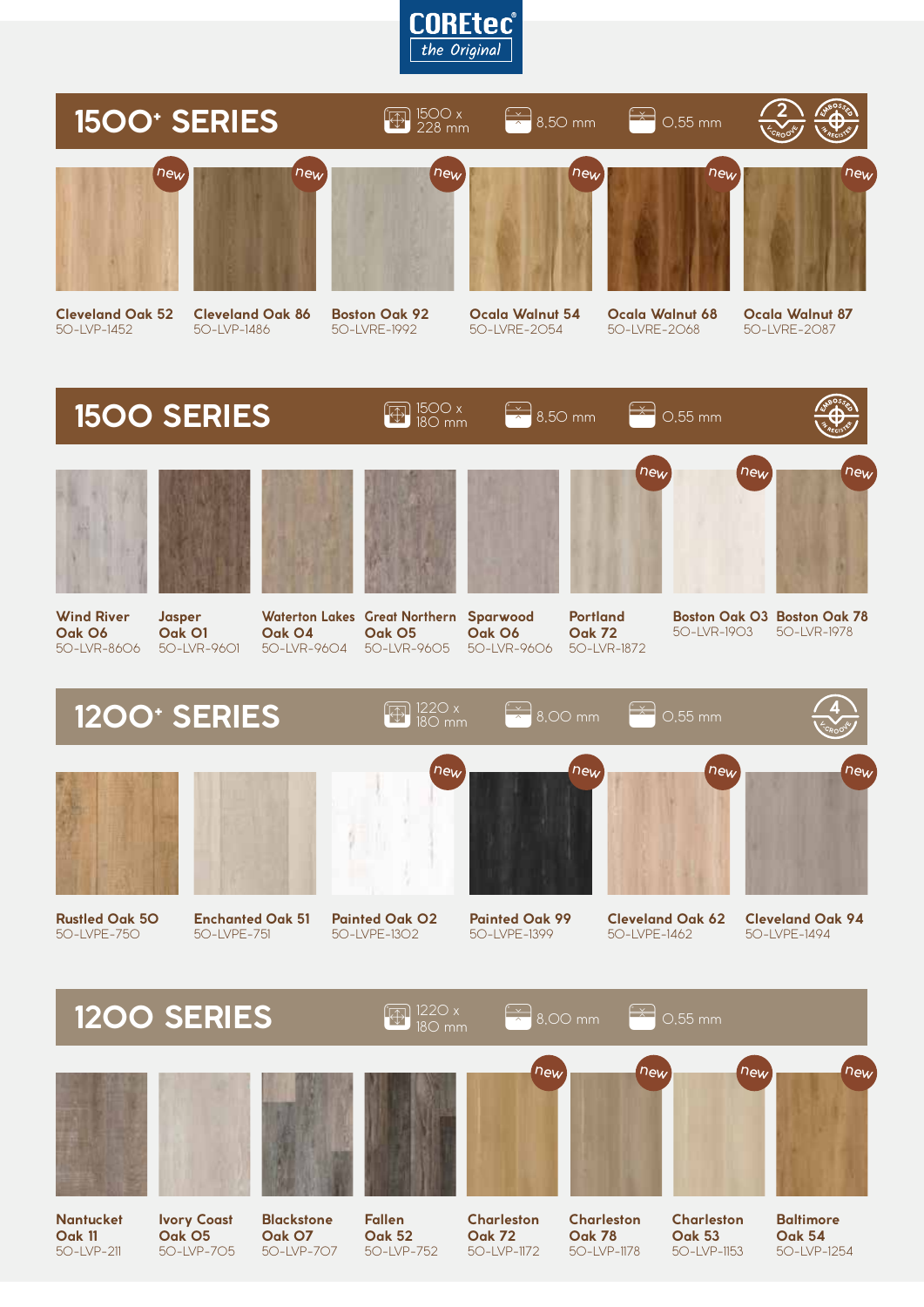





470 mm





**Cosmic Copper 67** 50-LVT-1567



new

**Concrete 95** 50-LVT-1695



**Weathered Concrete 03** 50-LVT-1803